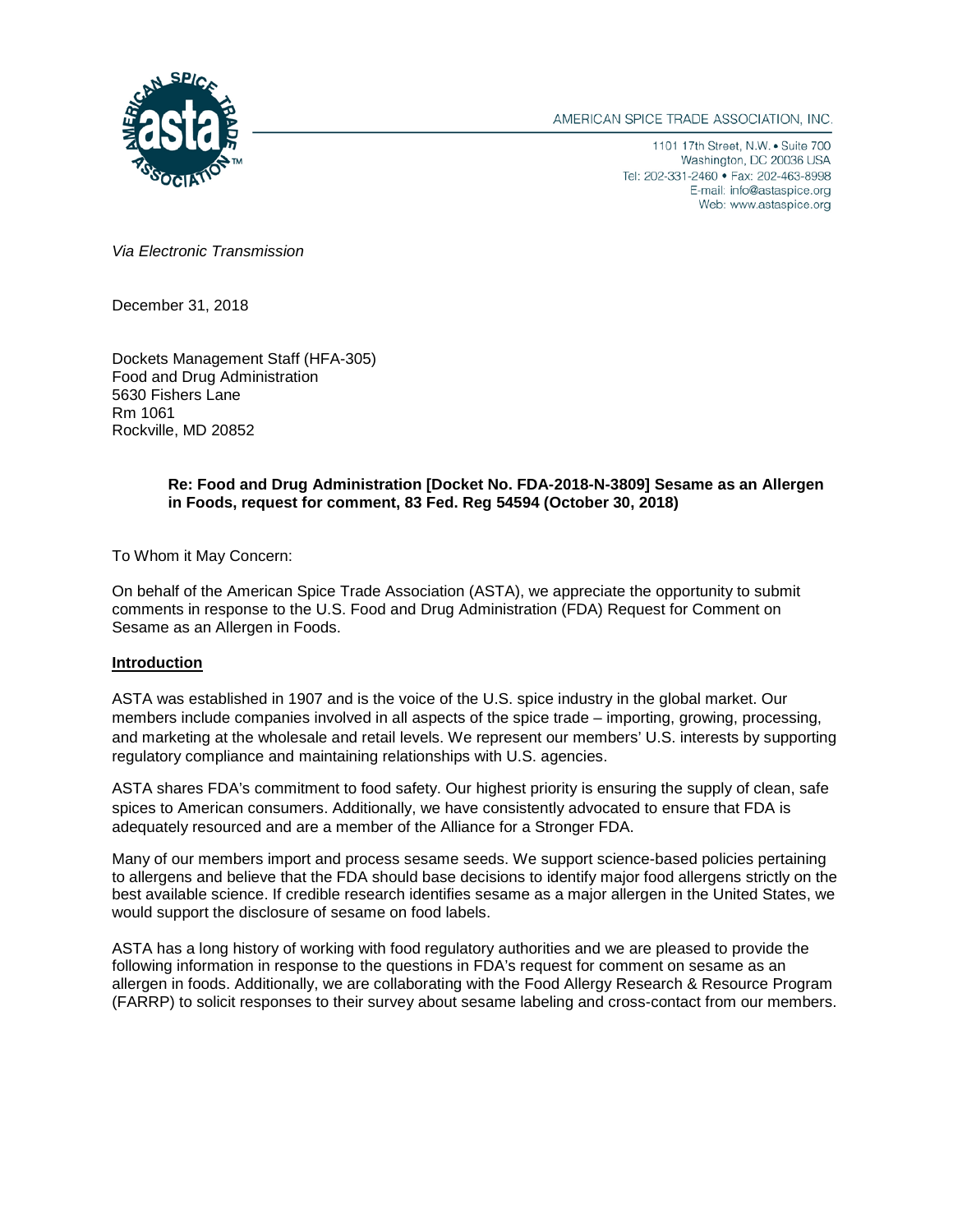# **Responses to Questions in the FDA's Request for Comments**

#### **Question B.1 What are examples of products or product categories that contain sesame as a spice, flavor, color, or incidental additive and that do not list "sesame" on the product labeling?**

The FDA Compliance Policy Guide Sec. 525.750 for Spices<sup>[1](#page-1-0)</sup> states that sesame seeds "are not considered to be spices. When used as an ingredient in foods they should be declared on the label by common or usual name[]." The practical implication of this FDA policy guide is that sesame seeds are already currently labeled as such on food products and are not listed under spices on labels. There are scenarios in which a sesame-containing ingredient, or a food such as tahini, may be used to formulate or manufacture a flavoring that may be added to a spice or seasoning blend. In this instance the ingredient or food would be declared on the bulk flavor label consistent with the regulations at 21 CFR 101.22(g), and if the material is a constituent of a flavoring added to a spice or seasoning blend then it may be labeled consistent with the regulations at 21 CFR 101.22(h). As such, there are instances under current law where sesame ingredients would not be required to be declared on the label.

#### **Question C.1 What would the costs be if we established disclosure requirements for sesame? We are interested in any costs, specifically those to manufacturers for labeling changes to reflect sesame as an ingredient, spice, flavor, color, or incidental additive.**

Labeling changes would require finishing (or discarding) the current stock of labels and updating products with new labels. Estimates from our members indicate that this would cost a one-time fee of approximately \$3,000-4,000 dollars per impacted SKU. Providing adequate lead time to implement the change would help to alleviate the cost and burden to the industry.

Additionally, consideration must be given to products currently in the stream of commerce that may not comply with any new allergen labeling requirements that may be established for sesame. Spices generally have a long shelf life, often up to three-years. ASTA requests that any new labeling requirements would not be applied to products already in the stream of commerce and that a minimum of one year be provided for new product labels to be updated.

Several jurisdictions including the European Union, Australia, New Zealand and Canada regulate and require labeling for sesame as an allergen. As such, some multi-national companies currently label sesame as an allergen.

## **Question C.2 What would the costs be to manufacturers to control allergen cross-contact from sesame and what would the costs be of educating food managers at retail or food establishments to control for sesame as an allergen?**

Under current law and policy, companies are not required to perform a full allergen cleaning between a product with sesame and another product that is produced on the same line or in the same factory. We are aware of companies that currently produce non-sesame products after sesame products on the same equipment without conducting an allergen changeover. If FDA requires that sesame be regulated in a manner similar to the major food allergens, manufacturers will need to implement new allergen changeover procedures. The cost of an allergen changeover and the number required per year varies by company. One ASTA member estimates that each new allergen changeover for sesame products would cost approximately \$3,000 annually. Members that process sesame have reported sesame changeovers ranging from just a few to dozens.

<span id="page-1-0"></span> <sup>1</sup> <https://www.fda.gov/iceci/compliancemanuals/compliancepolicyguidancemanual/ucm074468.htm>